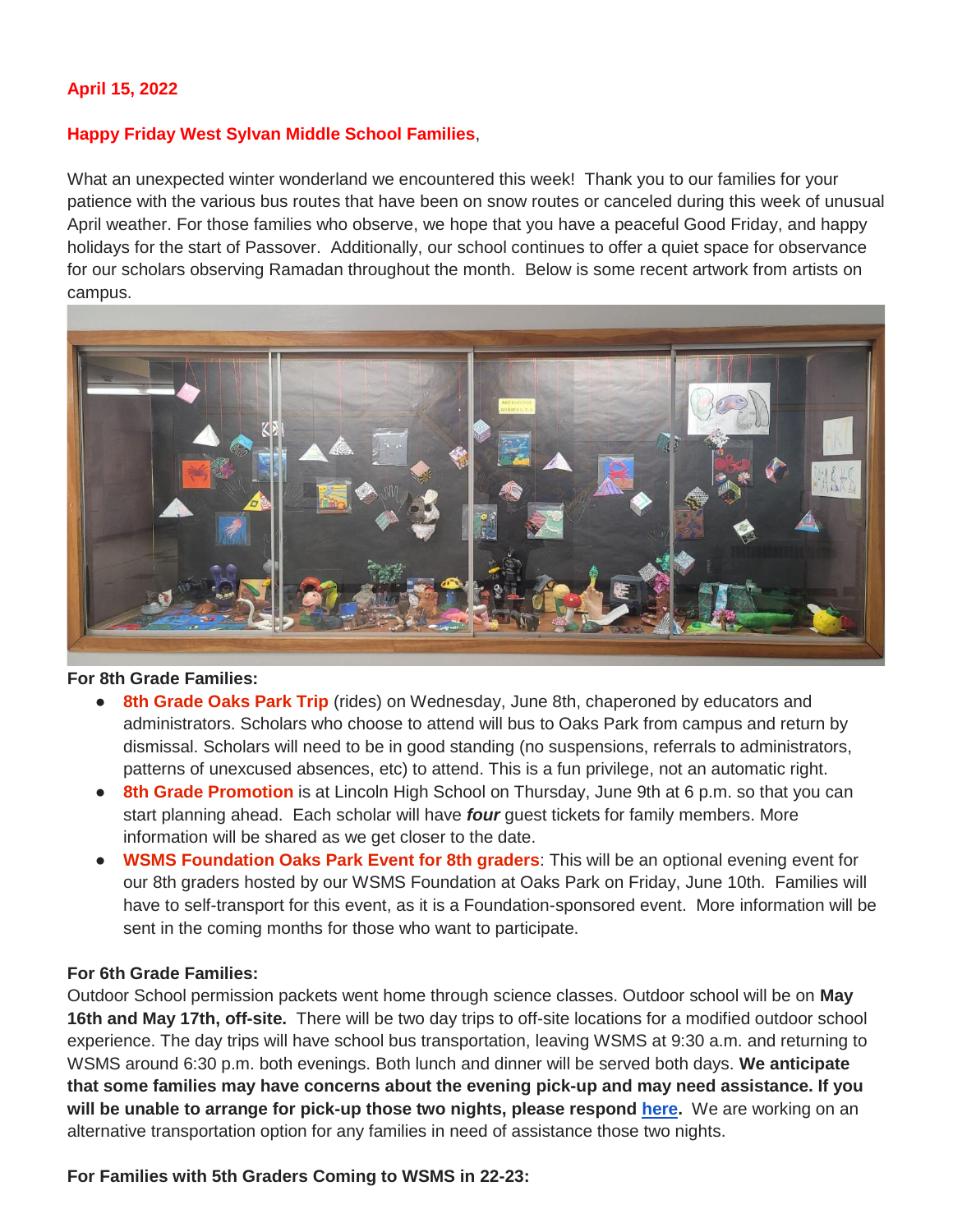We will host two in-person informational sessions at WSMS on Monday, May 9th and Monday, May 23rd from 4:30-6 p.m. These will be opportunities to hear from school administrators, get an overview of WSMS classes, programs and supports and see the campus. If you are interested in attending in-person, please sign-up [here.](https://forms.gle/ZnyhEwFhjWuacQd6A) We will also share a video of similar information so that anyone who cannot attend this first session can hear information.

## **Interested in Volunteering?**

Become an approved PPS volunteer by following the information [here.](https://www.pps.net/volunteer) Our library and classrooms are spaces where we can use family volunteers through the end of the school year. Once your application is approved, please contact school administration to see how you can help.

## **Mark your calendar now in preparation:**

**DLI Field Trip to Portland Art Museum:** Spanish immersion scholars and educators will visit the museum from 9:30-1 together with the help of family volunteers. **6th Grade Outdoor School**: May 16-17th off campus *day* camps, returning at 6:30 p.m. **7th Grade WSMS Foundation Sponsored Event:** June 3rd WSMS Gym (6:30-8:30 p.m.) **8th Grade Field Trip to Oaks Park**: Wednesday, June 8th (during school hours) **8th Grade Promotion:** Thursday, June 9th 6 p.m. at Lincoln HS

**8th Grade WSMS Foundation Sponsored Oaks Park Party:** June 10th (evening)

# **Resources for Family Extended Learning and Activities:**

- **Fentanyl & Teen Substance Use Awareness Night:** Multnomah County, the Big Village Coalition and Portland Public Schools are partnering to host [this virtual event](https://drive.google.com/file/d/1rpkL62vQgFLHluBIm9tM3b4W_L-bhfVa/view) on Tuesday April 19th from 7:00-8:30pm. [Click here](https://us02web.zoom.us/meeting/register/tZAsf--upjouE9fML5E0tnVJwgtbkhcRT2wZ) to register.
- **Child Vaccine Catch-Up Clinic:** McDaniel HS, April 13 [\(English\)](https://www.multco.us/file/116230/download) [\(Spanish\)](https://www.multco.us/file/117234/download) [\(Chinese\)](https://www.multco.us/file/117231/download) [\(Vietnamese\)](https://www.multco.us/file/117235/download) [\(Russian\)](https://www.multco.us/file/117232/download) [\(Somali\)](https://www.multco.us/file/117233/download) (other dates & times [listed here\)](https://www.multco.us/health/news/school-immunization-deadline-extended-don%E2%80%99t-wait-catch)
- **Verselandia!** [\(April 28, 2022 Flier\)](https://www.pps.net/cms/lib/OR01913224/Centricity/Domain/254/Verselandia-2022-11_17-Poster.pdf)
- **Cognizan[t](https://www.pps.net/cms/lib/OR01913224/Centricity/Domain/254/Cognizart-2022-360ArtsCamp.pdf)** [360 Arts Summer Camp](https://www.pps.net/cms/lib/OR01913224/Centricity/Domain/254/Cognizart-2022-360ArtsCamp.pdf)
- OSU STEM Academy [AWSEM Club](https://www.pps.net/cms/lib/OR01913224/Centricity/Domain/254/AWSEM_Flyer_Combined_General.pdf) Spring Dates [\(English\)](https://www.pps.net/cms/lib/OR01913224/Centricity/Domain/254/AWSEM_spring2022_English.pdf) [\(Spanish\)](https://www.pps.net/cms/lib/OR01913224/Centricity/Domain/254/AWSEM_spring2022_Spanish.pdf)
- Multnomah Youth Commission accepting applications [\(flier\)](https://www.pps.net/cms/lib/OR01913224/Centricity/Domain/254/MYC_Recruitment-2022-23.png) [\(FAQ\)](https://www.pps.net/cms/lib/OR01913224/Centricity/Domain/254/MYC_FAQ.pdf)
- VIBE of Portland [Art Camps, Classes, No-School Workshops](https://www.pps.net/cms/lib/OR01913224/Centricity/Domain/254/VIBE.jpeg)
- VIBE of Portland [East Winds Summer Camp](https://www.pps.net/cms/lib/OR01913224/Centricity/Domain/254/VIBE-east_winds_2022.jpeg)
- OSU [Summer Reading Program](https://www.pps.net/cms/lib/OR01913224/Centricity/Domain/254/OSU-reading-summer-2022.pdf)
- Multnomah Early Childhood Program: [\(English\)](https://www.pps.net/cms/lib/OR01913224/Centricity/Domain/254/MECP-2021-22-PEER-Flyer-English.pdf) [\(Spanish\)](https://www.pps.net/cms/lib/OR01913224/Centricity/Domain/254/MECP-2021-22-PEER-Flyer-Spanish.pdf) [\(Vietnamese\)](https://www.pps.net/cms/lib/OR01913224/Centricity/Domain/254/MECP-2021-22-PEER-Flyer-Vietnamese.pdf)
- Portland Parks & Recreation Preschool [2022-2023 Registration](https://www.pps.net/cms/lib/OR01913224/Centricity/Domain/254/PPR-Preschool-22-23-price-sheet.pdf)
- $\Omega$

# **Advancement Via Individual Determination (AVID) Classes for 22-23:**

We are looking for applicants to join our AVID elective for the 2022-23 school year. Why is an AVID experience a good thing? AVID scholars have a history of proven excellence with 94% meeting all 4-year university requirements, 90% accepted directly to 4-year universities out of high school, 84% persist in the second year of university. If you are interested in having your scholar join AVID, and your scholar is also interested in joining AVID, please complete this interest [form.](https://docs.google.com/forms/d/e/1FAIpQLSdpPNrTbbG1YoO1o0bwfKFg3SDu-UarWp5LE59aNPm0xsaCQg/viewform?usp=sf_link)

## **MYP News:**

Our site is scheduled for an MYP consultation visit next week, leading up to our goal of an authorization visit next Fall. The International Baccalaureate Middle Years Program has been an advanced professional development that many of our educators have participated in and have used to design units and lessons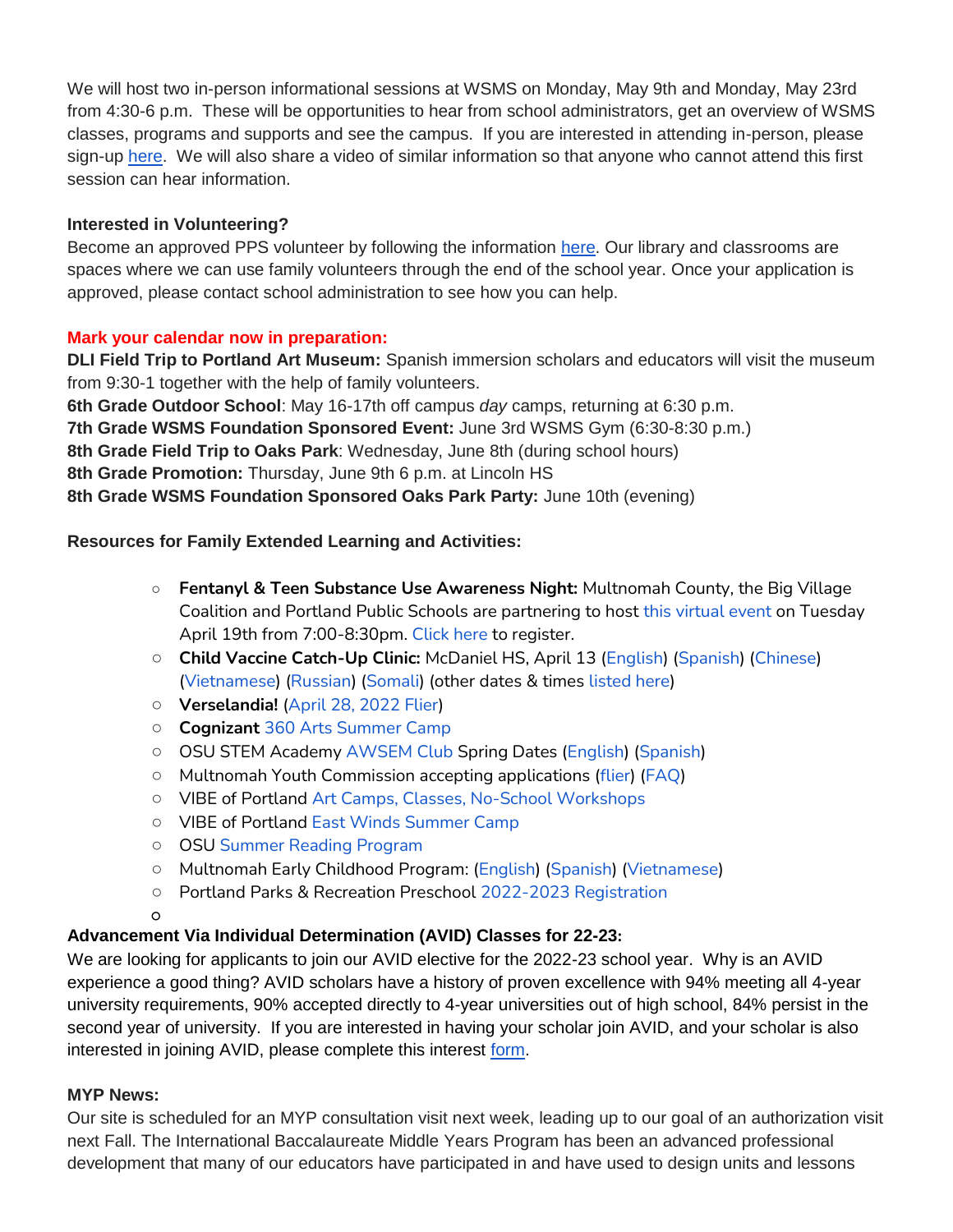over the last several school years. Many of our feeder schools engage in the IB Early Years Programme, and our feeder high school, Lincoln High School, offers an IB Diploma Programme. There was a small pause in MYP progress during CDL, and many members from our educator team have been re-engaging in MYP preparation and professional development work this school year, again. Mid-April, there will be a WSMS virtual site visit to gauge our school progress in preparation for a proposed authorization visit in Fall of 2022. We are excited to be gaining momentum again in our professional development goals toward eventually being an authorized IB Middle Years Programme. [Please visit this slide deck for more updates](https://docs.google.com/presentation/d/17SY-I5PfW5t18hZZ0ELhA85-iVSoBrj6_zKBGUaFTP8/edit?usp=sharing)  [on WSMS MYP implementation.](https://docs.google.com/presentation/d/17SY-I5PfW5t18hZZ0ELhA85-iVSoBrj6_zKBGUaFTP8/edit?usp=sharing) If any parents are interested in speaking to the strengths of MYP units, the learning experiences emphasized in MYP (inquiry, discussion, analysis, critique and defense of work, critical thinking, investigation projects, and performance-based assessments) and the importance of developing the MYP Learner Profile (inquirers, knowledgeable, communicators, principled, open-minded, caring, educational risk-takers, balanced, reflective), we have a sign-up for family feedback [here.](https://forms.gle/W5Cf7uwHptwe1jbh6)

# **Host Family Needed for an Arabic Educator for 22-23 School Year:**

Through the American Councils for International Education, WSMS has been awarded a grant for a fullyfunded educator to join our team to teach Arabic for up to 20 hours a week as an additional World Language option for the 22-23 school year. We are looking for a family willing to host the educator, who is coming from Egypt, and will be joining the WSMS team. Through American Councils, the educator is given a living stipend to pay for living accommodations, if hosted by a private family. There would be two needs:

- 1. A host family to provide a comfortable space for the educator to stay for the first two weeks upon arrival in the U.S. while we secure housing (arriving on August 11, 2022).
- 2. A host family to provide a room for the educator for the school year (August-June, 2023) and help with transportation needs to and from WSMS for work, as the educator would not have their own transportation.

If you are interested in being a host family, please fill out the form [here.](https://forms.gle/Ljte5CwpWQZtUZCN6)

# **Drop-off and pick-up:**

We have family concerns about fellow family members who are driving unsafely in our parking lot and in the streets near campus during drop-off and pick up. Please drive slowly, watch out for the various scholars who are likely not looking at the movement of vehicles, and yield to humans as they cross.

# **Exclusion Date for Scholars Missing Immunizations:**

Each year, the state of Oregon has an "exclusion date" by which students must receive the required vaccinations. During the 2020-21 school year, the exclusion date was waived as classes were held online because of the COVID-19 pandemic. This year's date was originally February 16, but was pushed back two months because of the pandemic. Families with students who are not fully immunized received an exclusion letter on March 2. Our Student Health Assistant, Nic Hartman, has made many contacts with families who still are missing proof of immunizations for scholars. **The final date for school exclusion is Wednesday, April 20th.** Anyone still missing proof of immunizations on that date has to be excluded from school on campus. If they arrive to campus without having completed items, we will need to call home and have them picked up until all items are completed.

- Other MCHD and MESD immunization clinics:
	- Saturday, April 16, 2022: David Douglas High School.
	- Wednesdays each week: Gateway WIC office.
	- PPS [Student Health Centers](https://www.multco.us/school/student-health-centers-locations-and-hours) are also available by appointment.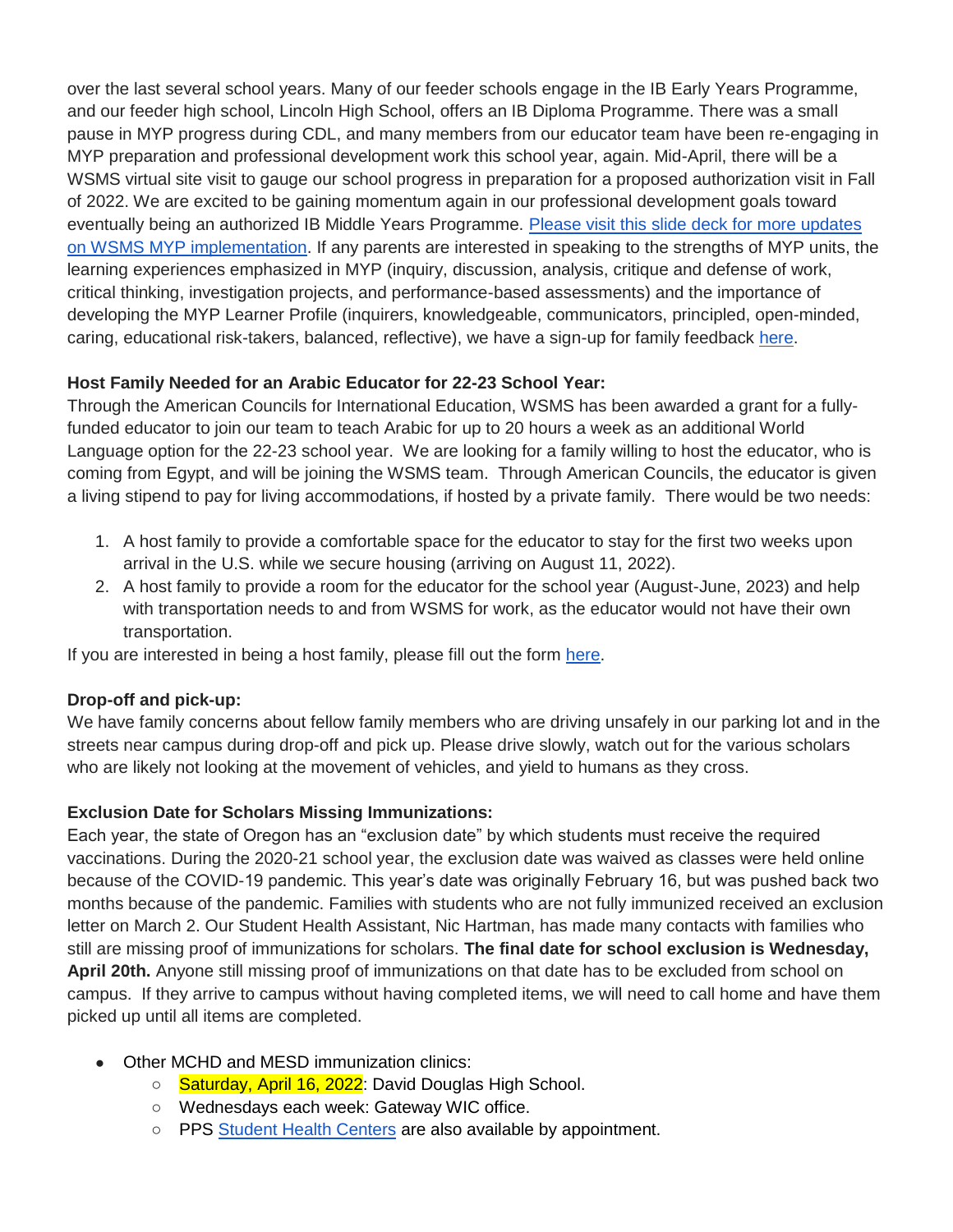[See the full list of required immunizations](http://track.spe.schoolmessenger.com/f/a/M0IGnqN1aEp_2d0z2eY96A~~/AAAAAQA~/RgRkLhhBP0RKaHR0cHM6Ly93d3cucHBzLm5ldC9jbXMvbGliL09SMDE5MTMyMjQvQ2VudHJpY2l0eS9Eb21haW4vNC9TY2hCdXNFbmcyMS5wZGZXB3NjaG9vbG1CCmJLweRMYiV1MD5SEGtjcm9tYmllQHBwcy5uZXRYBAAAAAE~)

Although the COVID-19 vaccination is not on the current list of required immunizations, COVID-19 vaccine shots will be available at the clinic, which will be co-sponsored by the Multnomah County Health Department and Multnomah Education Service District.

For information on your student's immunization records, please contact the school. The state allows medical or nonmedical exemptions from immunizations; learn more at the [Oregon Health Authority website.](http://track.spe.schoolmessenger.com/f/a/p1GVFXiYXC5HLE8_bbv2gg~~/AAAAAQA~/RgRkLhhBP0RuaHR0cHM6Ly93d3cub3JlZ29uLmdvdi9vaGEvUEgvUFJFVkVOVElPTldFTExORVNTL1ZBQ0NJTkVTSU1NVU5JWkFUSU9OL0dFVFRJTkdJTU1VTklaRUQvUGFnZXMvU2NoRXhlbXB0aW9uLmFzcHhXB3NjaG9vbG1CCmJLweRMYiV1MD5SEGtjcm9tYmllQHBwcy5uZXRYBAAAAAE~)

#### **COVID-19 Updates:**

There were no reported cases on campus this school week.

#### **Community Care and Neighborhood Safety:**

Our neighbors in the West Slope community ask that while parked and driving in the neighborhood we all continue to practice care and kindness toward their property, and that we report any damage to the homeowners should an accident occur. They also ask that we please do not block their driveways during our pick-up and drop-off times. We appreciate your cooperation!

#### **WSMS Foundation:**

Thank you so much to our Foundation for the updates and new look of the counseling space in the front of our building! We appreciate your support and vision in making this new look a reality for our scholars!



Please support our WSMS Foundation! Every contribution helps our school by allowing us to fund educational opportunities and events for your scholars! Please consider donating to WSMS Foundation to help support important instructional additions for our scholars in the coming school year. Every donation helps!

You can donate and find out more information about our WSMS Foundation and their amazing work for our scholars [here.](https://www.westsylvanfoundation.com/) Also follow them on Instagram @**west.sylvan.foundation** and check out our West Sylvan students in their **school**, **sports**, **performances**, **events**…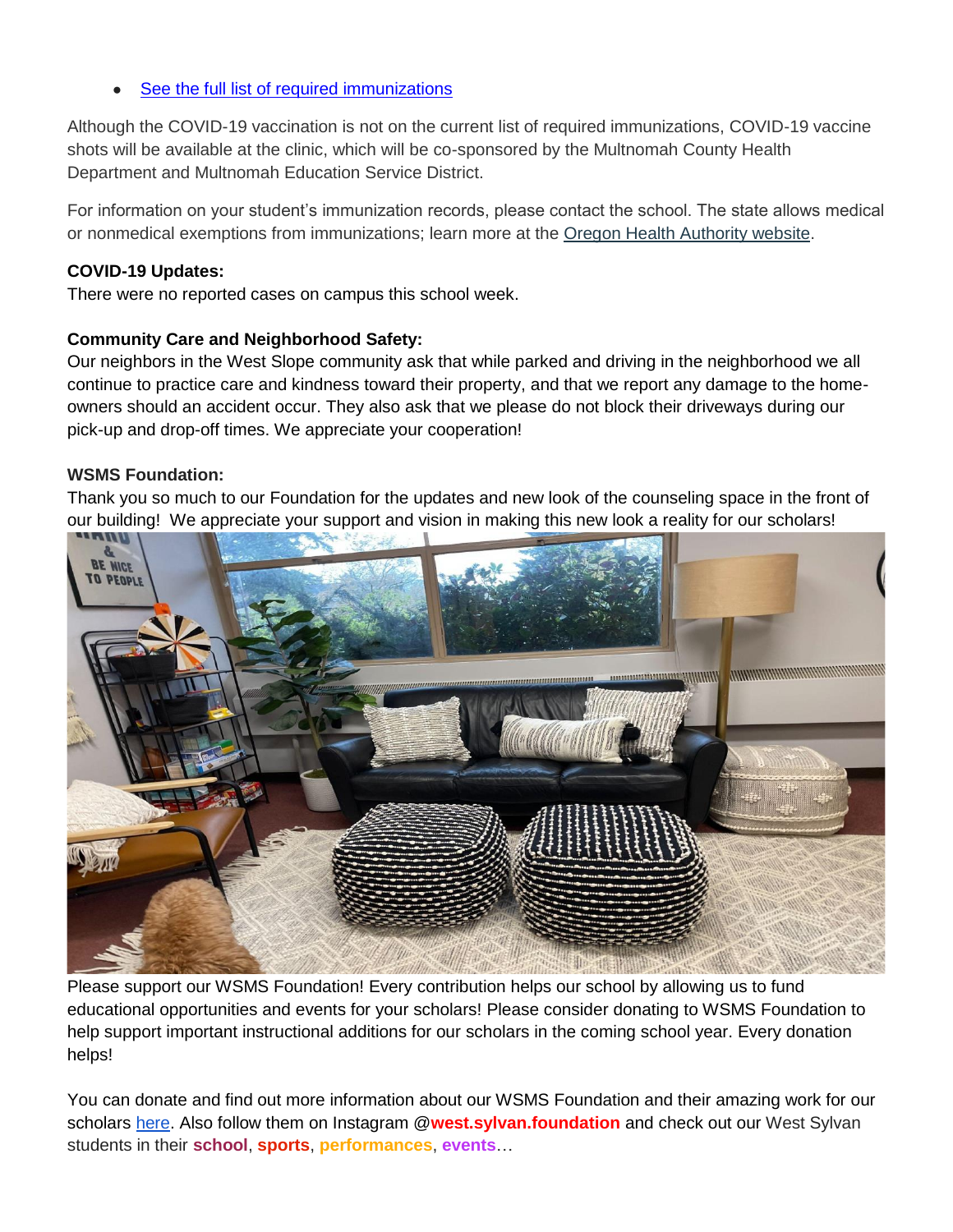If you have a scholar event, announcements related to scholars and their achievements, or you'd like to advertise let us know. Email Lisette Crepeaux at thecrepeauxs@gmail.com.

### **Daily Loaner Laptops for Scholars:**

We no longer have a supply of daily loaner chromebooks to issue when scholars forget their chromebooks at home. Please help remind our scholars to take their \*fully charged\* PPS-issued chromebook to and from school each day. We distributed BumpArmor cases to all scholars, and we ask that you please encourage your scholar to use the case to protect and extend the life of their device.

### **Help with Cell Phones:**

Our catch phrase that we use at WSMS regarding cell phones during the school day is, **"Out of sight and away, unless we say."** Any additional monitoring you can put in place to keep an eye on your scholars' social media activity is also greatly appreciated! There are times when scholars may need to access their devices for family reasons or even in instructional settings, and we encourage speaking with an adult if such a need arises. Also, several families have had concerns with their scholars' use of cell phones throughout the day for non-instructional reasons. We will continue to remind scholars of this expectation throughout their school day. If scholars post inappropriate content on social media, please report the account for review.

Some families have inquired about apps that can restrict various features on cell phones for scholars throughout the day so that they are not on social media and are not tempted to engage with others through social media platforms. Here are some tips we have given families: **NY Times Article:** [The Best Apps for](https://www.nytimes.com/wirecutter/reviews/best-apps-to-manage-your-kids-phone/)  [Managing Your Kids Phone;](https://www.nytimes.com/wirecutter/reviews/best-apps-to-manage-your-kids-phone/) **[Support for Apple;](https://support.apple.com/guide/iphone/set-up-parental-controls-iph00ba7d632/ios) [Support Google](https://support.google.com/families/answer/7103340?hl=en)[;](https://familytime.io/) [Family Time Article & Tips;](https://familytime.io/) [Verizon](https://www.verizon.com/support/verizon-smart-family-restrictions-video/)  [Support.](https://www.verizon.com/support/verizon-smart-family-restrictions-video/)** 

#### **Picking Up Scholars:**

Per Oregon law, *an approved adult is required to sign out any scholar* who leaves campus before the end of the school day. Our office has been experiencing heavy family traffic prior to our 3:45pm dismissal, due to daily early pick-ups. If possible, we ask that you avoid picking up your scholar between 3:15pm-3:45pm as you will not find parking, and our office staff is limited in the afternoons. Any planning around that time frame is appreciated.

#### **COVID-19 Updates:**

There was one COVID-19 case reported this week.

## **Scholar Counseling Supports (Counselors will move with grades for 22-23):**

**6th Grade:** Counselor: Kandice Abney: [kaabney@pps.net](mailto:kaabney@pps.net) & Administrator: Ben Keller, [bkeller@pps.net](mailto:bkeller@pps.net) **7th Grade:** Counselor: Rebecca Cohen: [rcohen@pps.net](mailto:rcohen@pps.net) & Administrator: Evening Krauel, [ekrauel@pps.net](mailto:ekrauel@pps.net) **8th Grade:** Counselor, Ricky Almeida: [ralmeida@pps.net](mailto:ralmeida@pps.net) & Administrator: Jill Hunt, [jihunt@pps.net](mailto:jihunt@pps.net)

### **General Questions**:

Jerda Solonche, Principal's Administrative Assistant: [jsolonche@pps.net](mailto:jsolonche@pps.net) (faculty, school business) Kirsten Crombie, Administrative Assistant: [kcrombie@pps.net](mailto:kcrombie@pps.net) (scholar/parent concerns, attendance, enrollment, help with scholar laptops, withdrawals)

#### **Notes of Appreciation?**